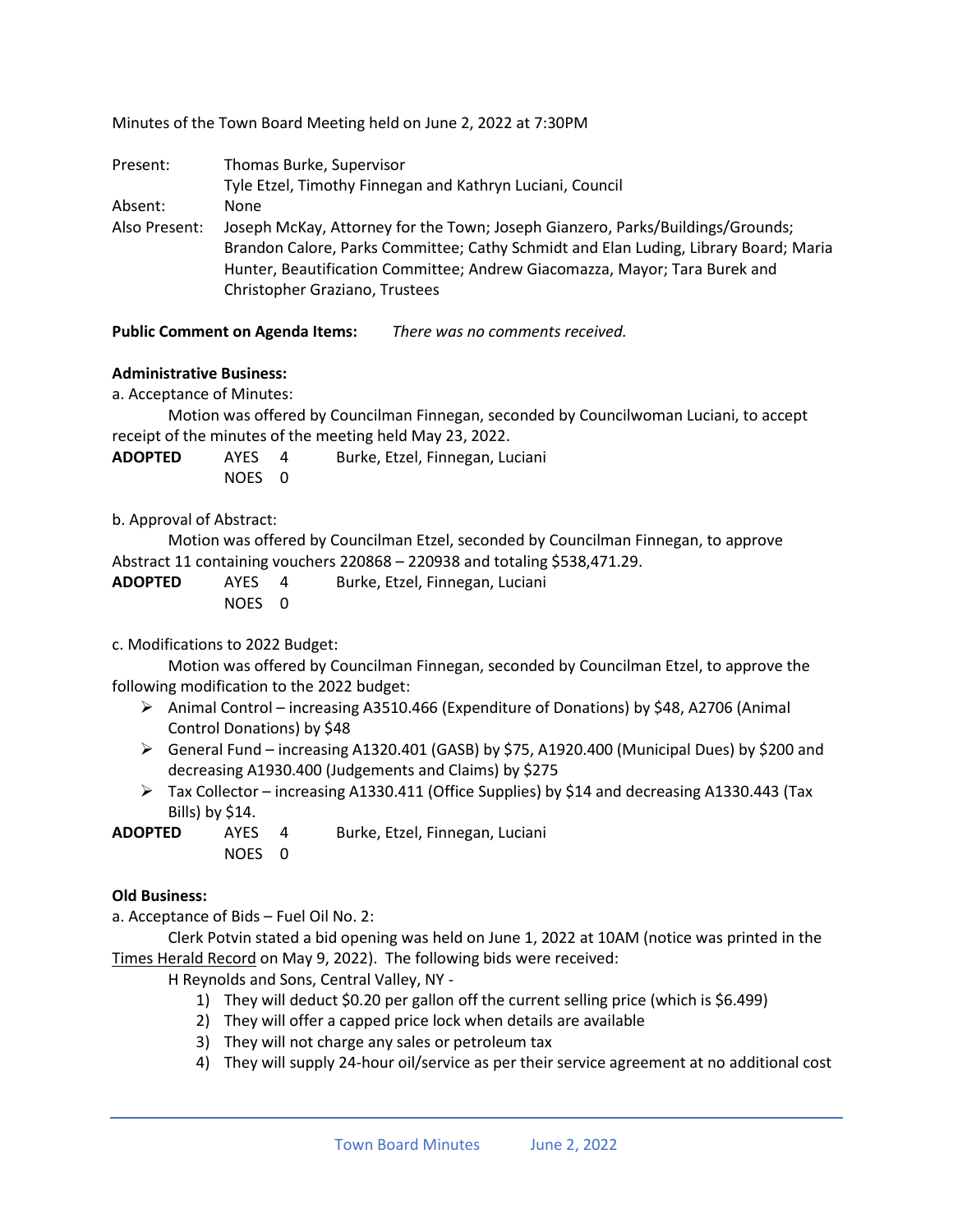5) Pursuant to their contract, no additional charges for service contracts (savings are as follows: Police Station \$464.94 plus \$145.96 for separate hot water heater; CV Library \$464.94; Animal Shelter \$497.38) and an additional deduction of \$0.20 per gallon discount will be given.

Motion was offered by Councilman Finnegan, seconded by Councilwoman Luciani, to accept and award the bid for Fuel Oil No 2 to H Reynolds & Son.

**ADOPTED** AYES 4 Burke, Etzel, Finnegan, Luciani NOES 0

b. Approval of Auction Results – Sale of Surplus Equipment:

Motion was offered by Councilman Finnegan, seconded by Councilwoman Luciani, to approve the auction results for the sale of equipment discussed at the April 21, 2022 meeting.

| <b>ADOPTED</b> | AYES   | Burke, Etzel, Finnegan, Luciani |
|----------------|--------|---------------------------------|
|                | NOES 0 |                                 |

## **New Business:**

a. Schedule Special Meeting – Interview of Engineering Firms:

Motion was offered by Councilman Etzel, seconded by Councilman Finnegan, to schedule a special meeting to be held on June 10, 2022 at 11AM to conduct interviews of various engineering firms that submitted an RFP, which was solicited earlier this year.

| <b>ADOPTED</b> | AYES   | Burke, Etzel, Finnegan, Luciani |
|----------------|--------|---------------------------------|
|                | NOES 0 |                                 |

b. Schedule Public Hearing – Introductory Local Law 1 of 2022 – Videoconferencing:

Motion was offered by Councilman Etzel, seconded by Councilman Finnegan, to schedule a public hearing to be held on July 7, 2022 at 7:30PM to entertain public comments on Introductory Local Law 1 of 2022 entitled "Videoconferencing"

**ADOPTED** AYES 4 Burke, Etzel, Finnegan, Luciani NOES 0

## **Public Comment:**

Supervisor Burke spoke about an issue that was raised at the Village Board meeting held earlier this week regarding Hadley Farm Road. The matter of the road connection came to his attention just the other day. He immediately made a site visit and informed Attorney McKay and Engineer Fusco about the matter. He also spoke to the Village Building Inspector who advised him that they are aware of the situation and would be taking appropriate enforcement action. The situation will be reviewed by the Town Attorney and Engineer to determine the Town Board's options concerning the "connection road". He assured all parties involved that the situation is not being ignored. The Town Board will work with the Village Board and Building Inspector to address the matter. Because this is a potential legal issue, it would not be appropriate to comment any further.

Melissa Jackson raised concerns about the situations she is experiencing on Hadley Farm Road. The past few years her neighbors have been applying for a commercial residency "shul", which has not yet been approved. Hadley Farm Road is a private road, but it has become very active and dangerous. There are drainage issues there due to 74 Southfield Farms Road which they have going across the green space. Memorial Day weekend an asphalt company was there, trees were cut down in wetland area and fences removed. She has had a good relationship with the individuals involved there and she has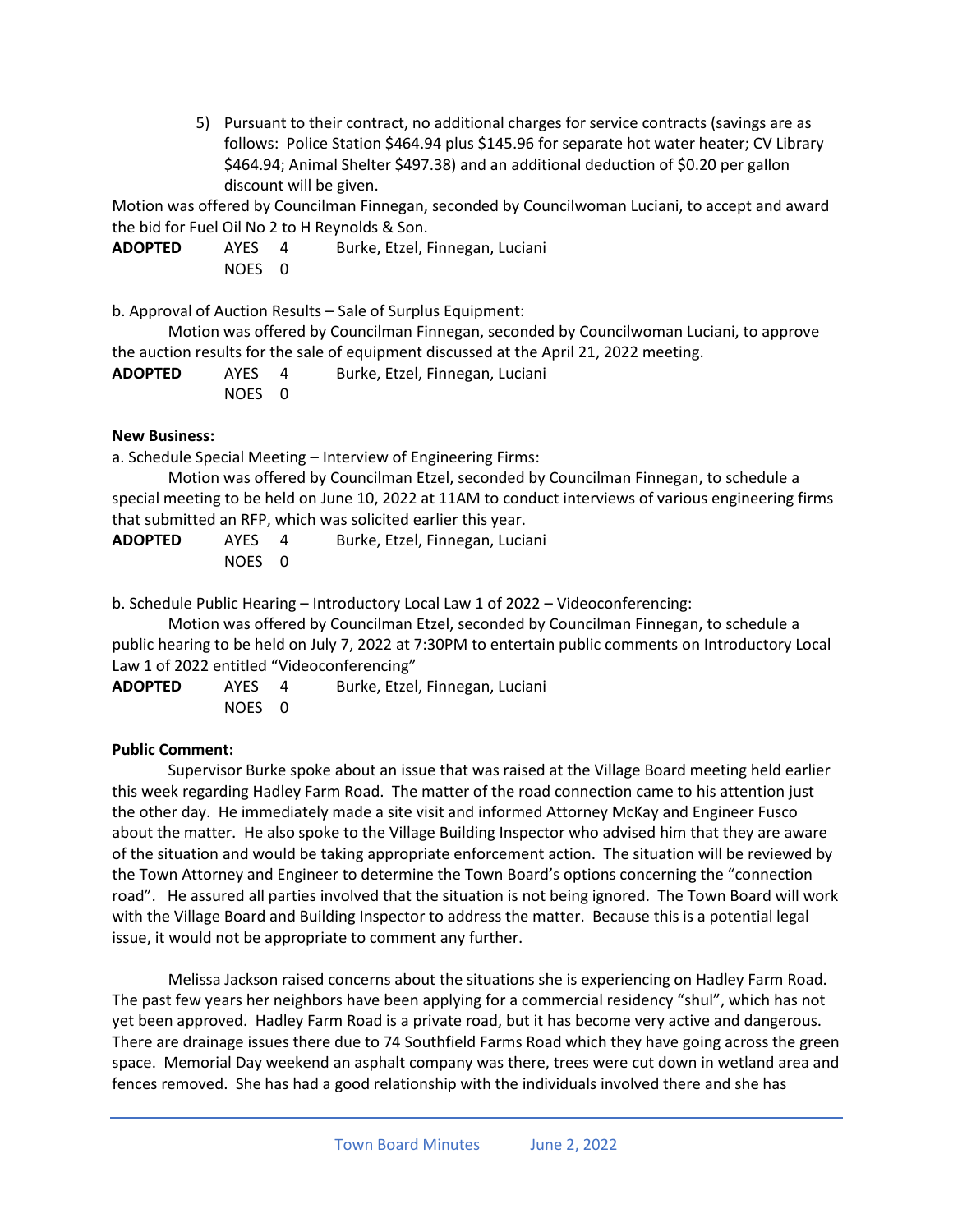spoken to Supervisor Burke previously, but not recently. There have been no Planning or Zoning Board approvals or permits issued. She was told if they install the access road across the greenspace it will reduce the traffic on Hadley but there are no permits to have the road there. Also, she was told that Supervisor Burke wants Hadley Farm Road condemned, which she was surprised to hear. She invited everyone up to her property to see what is going on. The situation occurring in her neighborhood that she is dealing with is not fair. She spoke with the construction workers and was told the owners obtained permission from the Town to do the work, and that they would continue to use Hadley Farm Road. Supervisor Burke and Councilman Etzel both stressed the Town has no authority to grant permission to do the work and Supervisor Burke suggested Ms. Jackson reach out to the Building Department. He also noted he spoke with the Building Inspector today and asked that he look at the condition of Hadley Farm Road which he thought was poor.

Elan Luding gave an update on upcoming events that are occurring at the library. This month is "Butterfly" month at both branches and there will be a presentation, crafts, a butterfly garden and raising butterflies. She noted all events are listed on their website and social media. Supervisor Burke stated he visited the library yesterday and found the butterfly exhibit was very nice.

Trustee Graziano stated Ms. Jackson attended the Village Board meeting earlier this week and the claims she made were egregious. He thanked the Town Board for partnering with the Village Board because they will be looking into the situation to be sure all laws are following; noting further they will use the full body of the law to enforce. The Village Board has worked hard to preserve the green space in Woodbury, and they are not going to allow this to go to waste. He feels the Boards needs to work together to make sure all laws are followed, and anything cut down or erected will be returned to its natural state. Supervisor Burke stated the reason he started public comment off with his statement was to show that both Board do not need to partner because they already are. He hopes the Building Department reacts accordingly to what has been going on for the past two year and enforces the stop work orders and the violations that were issued.

Brandon Calore noted some upcoming events at the Parks Department - First Responders Day and the first annual Olympics, which will coincide with Kids Day. He thanked the Buildings/Grounds Department and Beautification Committee for all their help. May is "Chalk" month and some great submissions have already been received. The Committee meets the third Tuesday of each month at Town Hall.

Maria Hunter thanked the members of the Beautification Committee, Buildings/Grounds and Highway Department for all the decorating that was done in anticipation of the Memorial Day parade. She also recognized the members of the Parade Committee that planned this community event to honor those that served, still serve and gave their lives for our country.

### **Board Member/Department Comment:**

Councilwoman Luciani thanked Phil Morello for doing the Memorial Day parade. She also noted how heartbreaking it is to see all the mass shootings that are occurring in the world now.

Councilman Etzel stated he did do a site visit at Hadley Farm Road, and he agrees it is a disgrace what has happened. He hopes it can be resolved quickly.